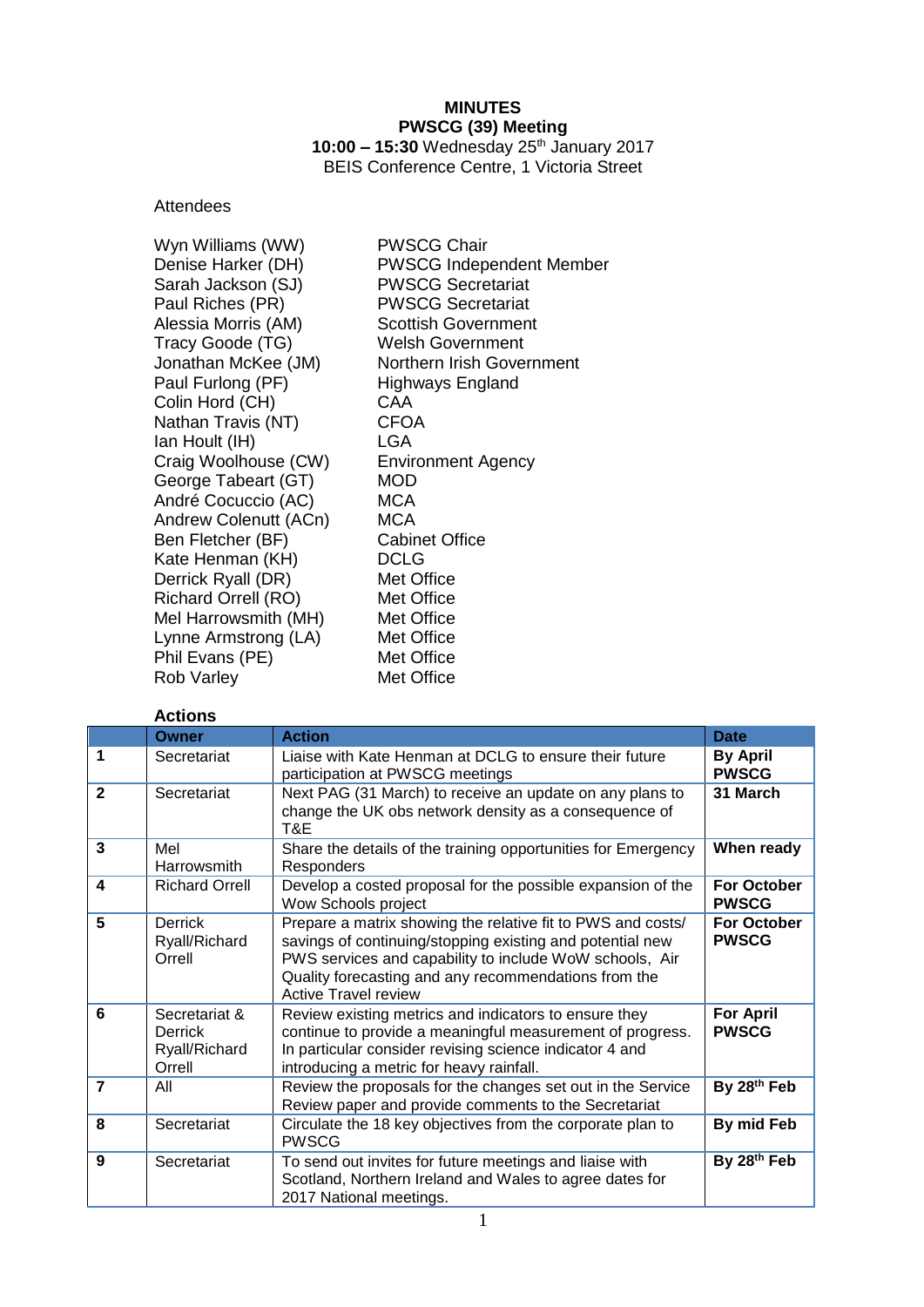## **1. Welcome & Introductions**

WW welcomed attendees. Apologies were received from Keith Hodgkinson (BEIS) and Charlie Hall (NPCC). New attendees at their first PWSCG included Jonathan McKee (N. Ireland), Kate Henman (DCLG) and Andrew Colenutt (MCA)

## **2. Minutes & actions from last meeting**

PR updated the group on progress since the last meeting. Progress had been made against all actions. The Secretariat will liaise with Kate Henman to secure the continued representation of DCLG at this group.

The minutes of the September meeting were cleared by the group and will be published online.

## **3. PWSCG Chair's Update**

WW updated the group on his activity since the last meeting. He had written to the BBC to seek assurances that the change in forecast provider would not diminish their commitment to broadcasting severe weather warnings. Assurances were provided and the Met Office and BBC are continuing discussions. He also met with RV to discuss the wider implications of the loss of the BBC contract and sought assurances that the Met Office continues to operate cost effectively. The priority is ensuring sure the National Severe Weather Warning Service remains the authoritative source of information with respect to weather which poses a risk to property, infrastructure and life. It is essential that the change of BBC weather provider does not result in emergency responders, government officials or the public receiving conflicting information in such circumstances.

WW updated the group on the Welsh PWSCG held in November. These Devolved Government meetings are extremely useful to inform the customer group of issues faced by particular areas of the UK. The group heard about the challenges in tackling grass fires, the activities of the Brecon Mountain service and the Welsh Government's flooding consultation.

WW attended the Met Office Science & Advisory Council (MOSAC) which provided an opportunity to hear more about the Met Office's science plans, the group has a particular interest in forecast accuracy metrics. The meeting also provided an opportunity for WW to meet the Met Office's new Chief Scientist Steven Belcher.

WW attended the Interdepartmental Met Office Steering Group (IMOSG) where updates were given on the plans to deliver the Transformation and Efficiency Programme and Met Office Corporate Plan. PWSCG will continue to exert pressure on the Met Office to deliver the transformation and efficiency PWS requires and keep IMOSG appraised of progress.

# **4. Report on Special PAG**

WW summarised the items discussed at the last PAG which included an update on progress to improve the global skilful forecast range and measurements of UK site specific forecasts. The savings required as part of the spending review will be met through a combination of the T&E programme and a review into services provided by the PWS.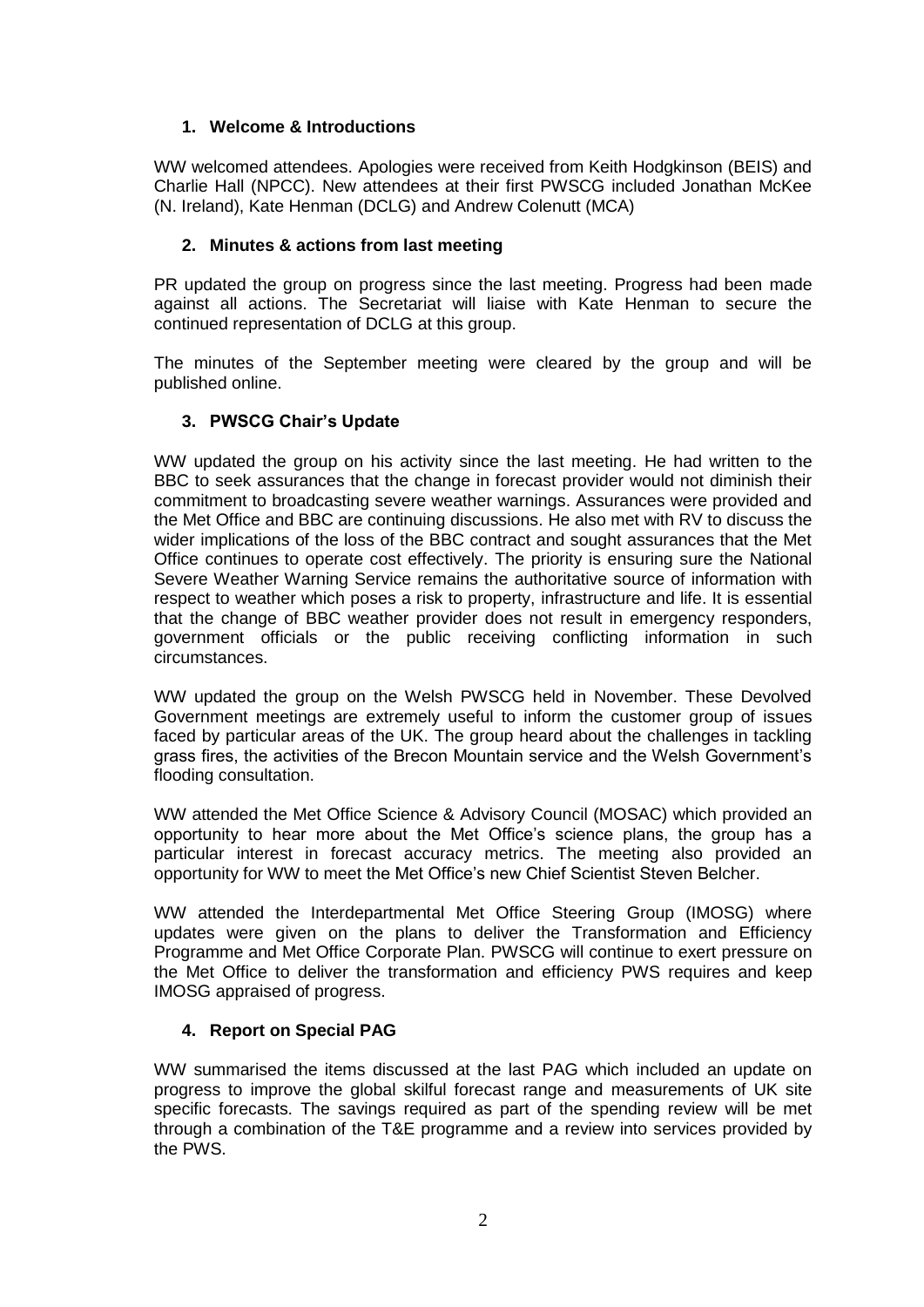# **5. Report on Media and Reach sub-Group & Cycling Workshop**

DH provided an update on her activity as the Independent Member and the recent meeting of the Media and Reach sub-Group. There was good attendance at the meeting from broadcasters and generally positive feedback on the items discussed namely the next generation NSWWS, Storm Naming and the Public Weather Media Service (PWMS). The broadcasters provided a useful insight in terms of what they believe works best for communicating to the general public and offered suggestions to help improve the next generation NSWWS. There was a lively discussion on the storm naming initiative. The broadcasters are keen to play a part in the development of services and welcome the opportunity to do this collectively through the MARG meetings.

DH spoke about the engagement that has taken place with cycling organisations to better understand their needs and identify if there is any additional information the Met Office could usefully and affordably provide within the scope of the PWS. The outcome was that while weather does have a significant impact on cycling, this is of lesser importance than other hazards such as traffic and road conditions. Additional evidence gathering will be conducted as part of a review of 'active travel' which will be presented at a future PWSCG.

# **6. Report on Public Perception Survey**

LA provided an overview of the finding from the public perception survey that was conducted in the autumn. The survey aims to measure performance against two KPIs on accuracy and usefulness. It assesses usage of weather forecasts amongst the general public, levels of satisfaction and the channels people use to access forecasts.

The headline messages are that forecasts are generally felt to be accurate and useful with this year's scores consistent with recent years. Digital media usage is continuing to grow and there is now only a small gap between levels of TV and digital media usage to access weather forecasts. Use of TV has continued to decline, but at a reducing rate.

The expansion in the number of channels people use to access weather information means the Met Office will need to consider greater partnership working in the future to maintain a sufficient level of 'reach'. Points of strength for the Met Office include ranking as the most trusted provider but there is still scope for improvement on issues such as 'perception of accuracy'.

# **7. Report on BEIS**

In KH's absence SJ provided a brief update on activity within BEIS. The new Industrial Strategy Green Paper, one of the Department's priorities, has now been launched and a consultation opened:

[https://beisgovuk.citizenspace.com/strategy/industrial-strategy/?utm\\_campaign=gov&utm\\_source=internal](https://beisgovuk.citizenspace.com/strategy/industrial-strategy/?utm_campaign=gov&utm_source=internal-beis&utm_medium=referral&utm_content=internal)[beis&utm\\_medium=referral&utm\\_content=internal](https://beisgovuk.citizenspace.com/strategy/industrial-strategy/?utm_campaign=gov&utm_source=internal-beis&utm_medium=referral&utm_content=internal)

Work is underway to put in place the Industrial Strategy Challenge Fund (ISCF) which will be one mechanism for allocating some of the additional funds announced.

Alex Chisholm the Permanent Secretary at BEIS recently visited the Met Office. As part of the visit he was given a presentation about the Public Weather Service which was very well received.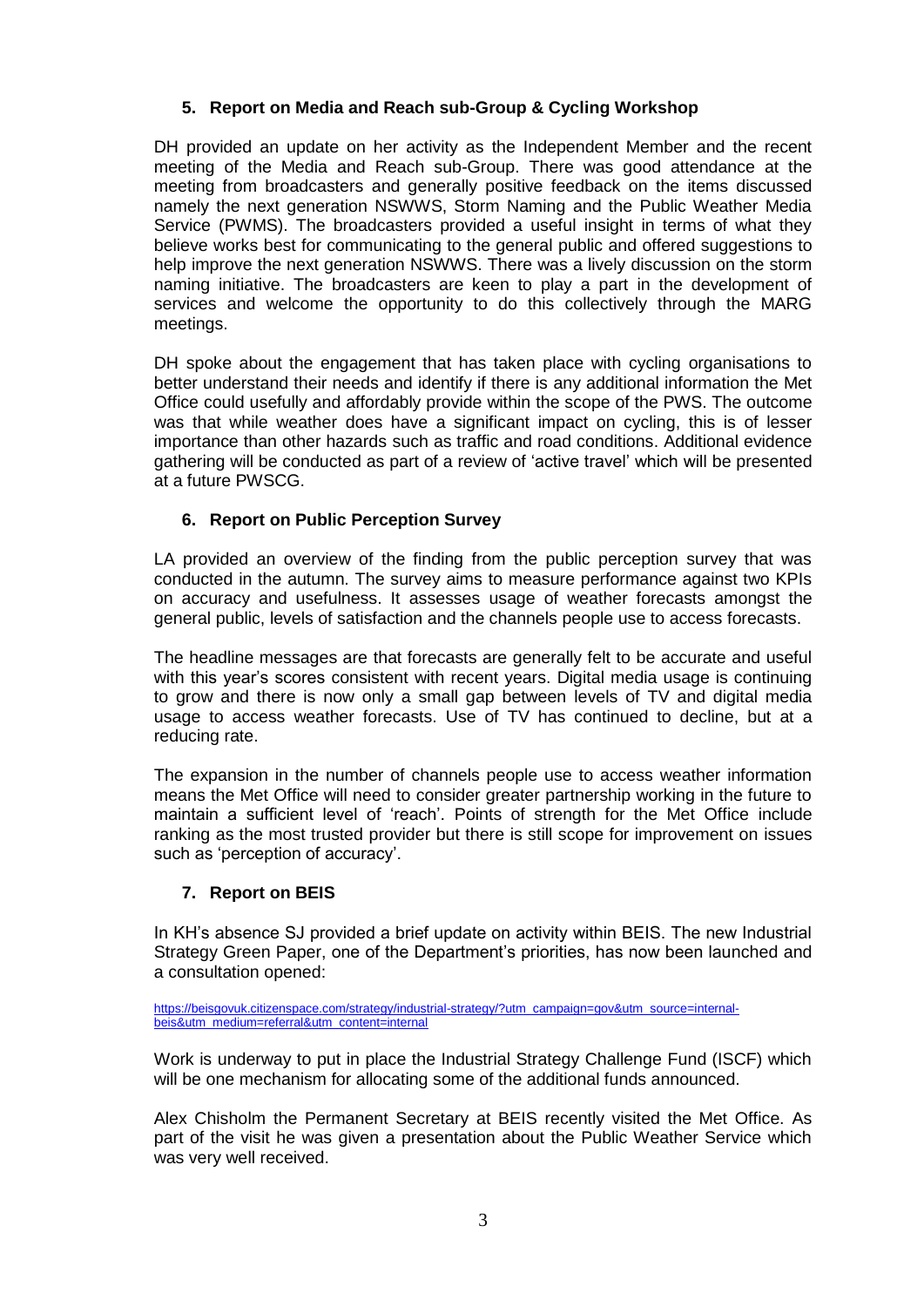## **8. Performance 2016/17** - Met Office quarterly summary

DR provided a summary of the notable weather seen over the last few months. Overall it has been a benign autumn compared to the previous year. Three storms have been named during this season so far with far fewer warnings in the period October to December compared to the same period in 2015.

The discussion focussed on the handling of the recent period of foggy weather and the snow event on the 12/13 January. Fog is notoriously difficult to predict due its local nature and the complexity of conditions that need to align for it to form. Accuracy in predicting fog is crucial for the aviation industry as airports have to make decisions about runway capacity for take-off and landing slots as increased time is required between aircraft. This can result in airlines having to cancel flight. The performance of forecasts and guidance for this period was mixed. It is an area where model upgrades will provide some improvements but human judgement will continue to remain essential. A question was raised about whether T&E would result in changes to the density of the observing systems critical to forecast fog. The Observations Team would be asked to provide an update on this issue at the next PWS Assurance Group meeting.

The snow event on  $12/13<sup>th</sup>$  January was discussed with the group taking the view that this was a well communicated warning with ample notice period that allowed mitigation to be put in place.

## **National Capability**

The group were informed of the excellent progress with the installation of the High Performance Computer (HPC) which was installed 3 months ahead of schedule. This has seen improvements feeding through into forecasts with the improved representation of showers of particular note. A new global wave height model is delivering a 2 day improvement in forecast skill with a 3 day forecast now having the same level of error as the previous 1 day forecast.

The group were also informed about the Met Office National Meteorological Library and Archive service which has received accreditation from the National Archive. This is a very positive outcome and means the service is on a par with archives such as the V&A and Imperial War Museum in terms of the service it provides and standard of preservation of its collections.

## **Digital and Social media**

The group were informed about the latest updates to the App which includes daily snapshots and eagerly awaited new interactive radar map. Use of social media channels continues to expand with the first Facebook live broadcast in January.

## **9. Milestone Updates**

## **NSWWS**

MH provided an overview of the progress to develop the next generation NSWWS to improve the communication of severe weather impacts. The plan is for a comprehensive service and offering more than a 'pdf' approach to communicating warnings including greater use of social media, Apps, web etc. The group discussed the key elements to the new service on the underpinning capability, warnings manager, digital design, language, number of warnings issued.'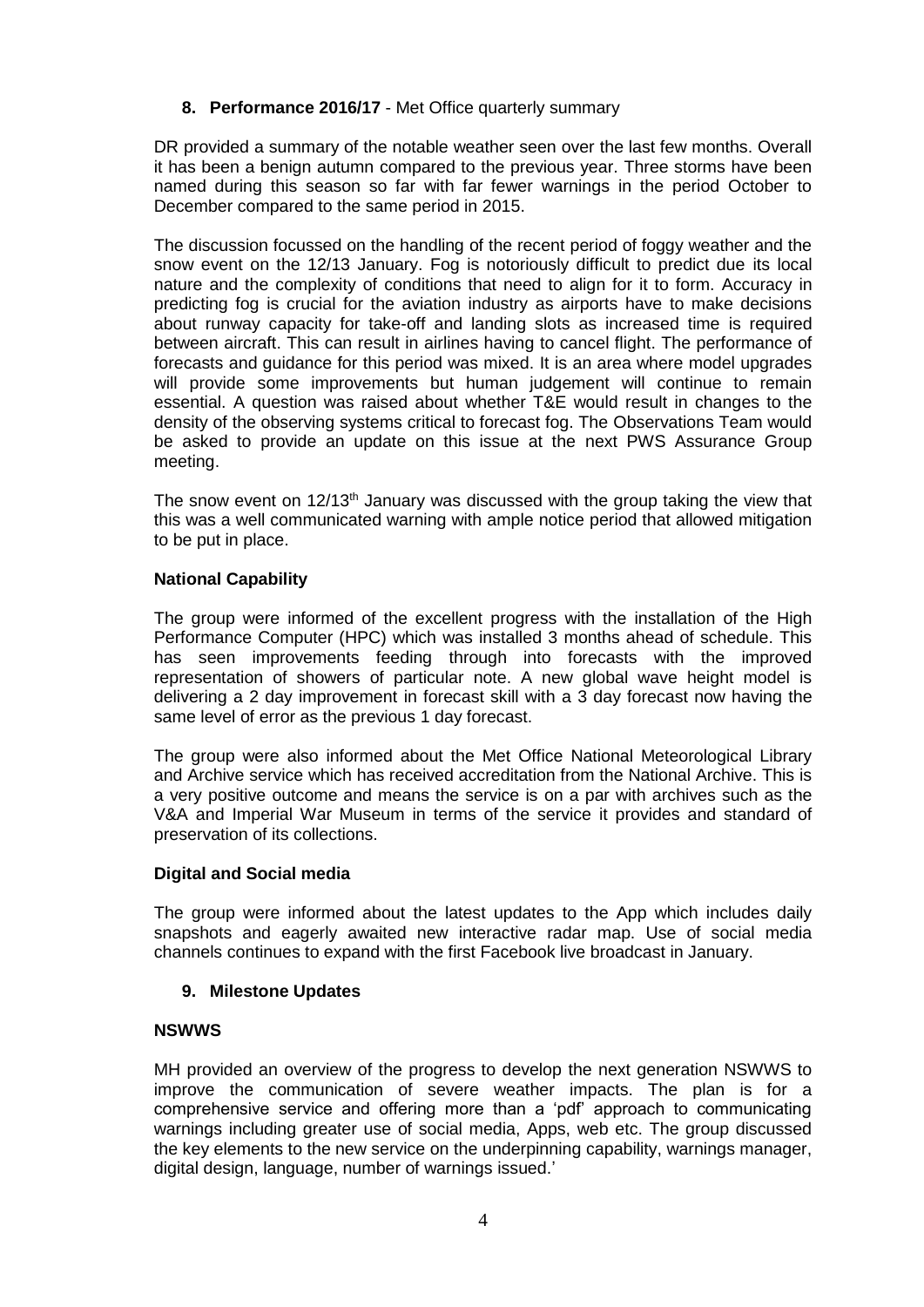DH raised a point that the broadcasters had mentioned which referred to warnings covering large parts of the sea which can make the maps more confusing. MH confirmed that work was underway into tackling that issue. GT raised the point that although NSWWS doesn't officially cover the sea it can be very useful to marine users. Other priorities for the new system include streamlining the internal process required to get warnings issued, introducing a replacement for the warnings manager tool in October 2017, improving the ability of the Chief Meteorologist to preview warnings before they are published and changing the background mapping.

On language, the aim is to improve user understanding of warnings content and the associated likelihood and impacts especially amongst the general public. For impacts that arise as a consequence of the weather such as flooding the Met Office will be working closely with partners for their contributions on the appropriate text to convey the expected impacts and advice to follow.

JM informed the group about work taking place in Northern Ireland with Schools and Head Teachers to help them to make better informed decisions about when there is a need to close schools for example.

The group were informed about the training being rolled out both to the Media Services team at the Met Office and to Emergency Responders. AM is keen for those responders and contingency colleagues in Scotland to be involved in the training.

The next steps will be to continue with the work on simplifying language and impacts in warnings, visual design updates to the web in late spring, testing the datafeed for third parties in summer 2017 and integration in autumn 2017. The final completion date for the next generation NSWWS is March 2018.

## **WoW schools**

RO provided a summary of the progress and achievements from the pilot project. The main activity has been conducting the final interviews with the pilot schools, completing the review of UK curricula and consideration of business models to support the expansion of the initiative. It was agreed that the primary benefit of the initiative comes from reach and engagement with younger people as opposed to data collection which could be a secondary benefit but should not be a barrier for take-up

The group discussed the merits of the project and recognise the value it could bring. It was felt that additional resource would be needed to take the project to the next level and in order for the PWSCG to be able to take a balanced decision in line with other priorities a costed proposal was requested to be presented at the October PWSCG with an outline plan of feasibility, costs and activities.

## **10. Milestone Reports**

The group agreed that the Chemet (M6a) and interim comms plan for short notice severe weather warnings (M1c) milestones had been met.

#### **11. Health Services**

SJ updated the group on the evidence gathering regarding the current Air Quality forecast that is underpinned by modelling that is currently paid for by the PWS. The group agreed that there was a need to review this service but that it had to be considered alongside other priorities. The Group requested a matrix showing the relative fit to PWS and costs/ savings of continuing/stopping existing and potential new PWS services and capability including WoW schools, Air Quality forecasting and any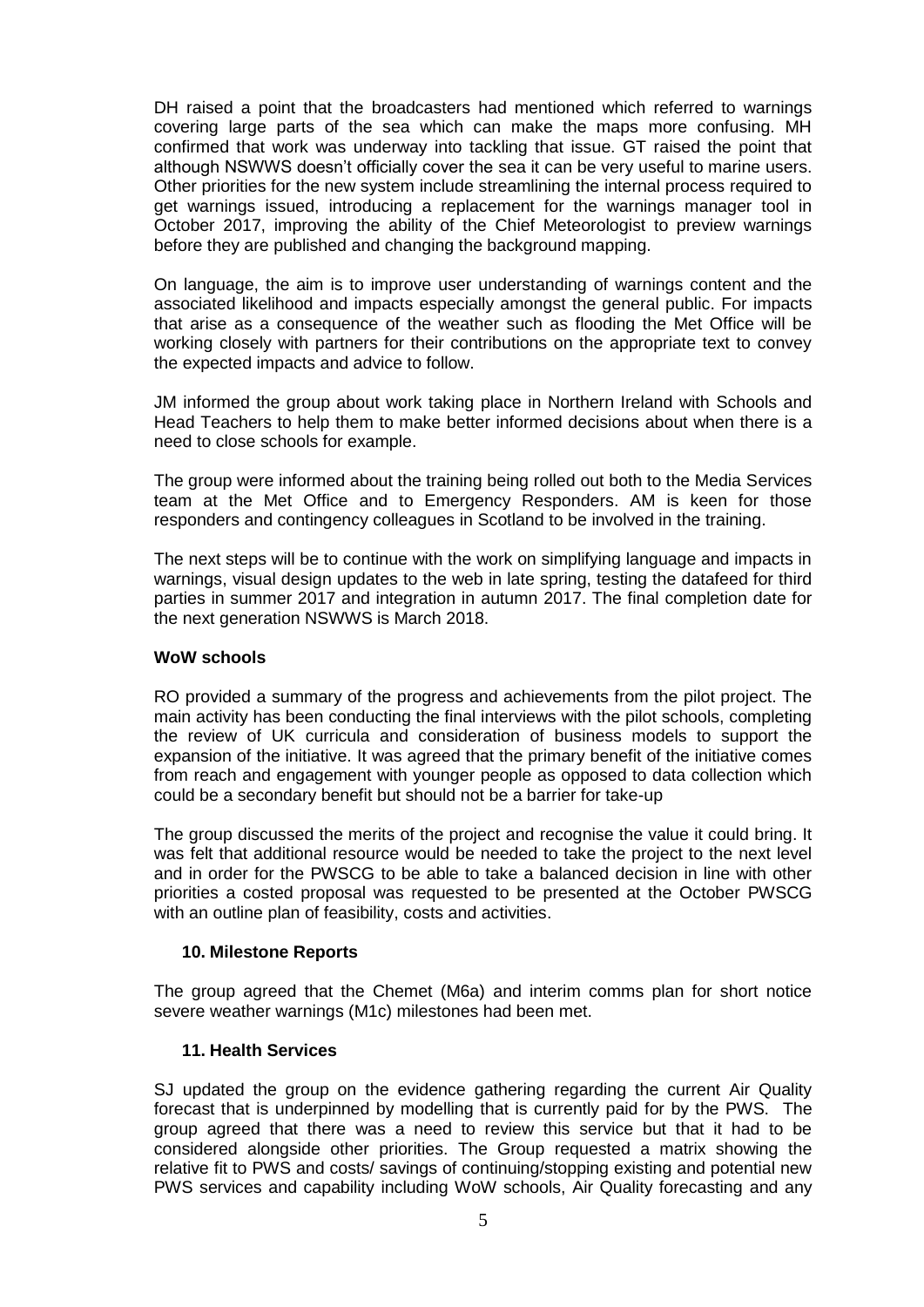recommendations from the Active Travel review. This should be presented to the October PWSCG.

Air Quality is being looked at under the Secretariat's current consultation plan and will be reported on at the April PWSCG, an In Depth Review of air quality forecast modelling will report to the March PAG.

## **Hot and Cold Temperature Advisory Service**

MH provided an overview of the work stemming from the responder workshops looking at whether the PWS should provide a hot and cold temperature service. The evidence gathering has shown that there is a very mixed picture with no clear solution presenting itself. The group discussed the findings of the paper, and were in agreement that the communications programme on hot and cold should be continued. They would review the success of the hot and cold temperature campaigns together with any additional information collected on impacts by March 2019.

## **12. Forward look 2017/18**

Draft Milestones and PPMs for the next CSA and Service Review

DR updated the group on the proposals set out as part of the service review which is a key milestone to help deliver the savings required under the CSR settlement.

#### **Milestones by theme**

The group agreed with the outline shape of the programme of work which DR presented. It was highlighted that there was currently no metric to measure extreme rainfall and progress in improving its prediction. There was also discussion about the suitability of the existing science indicator 4 which measures forecast skill for low cloud and fog. It was noted that in addition to the metrics and indicators which PWS uses to review performance, metrics are in place to support the contracts the Met Office has with wider Government and Commercial customers.

WW was content that if necessary to review some of the metrics but did not want to see an increase in the total number. The Met Office and Secretariat were asked to review existing metrics and indicators to ensure they continue to provide a meaningful measurement of progress. In particular they should consider revising science indicator 4 and introducing a metric for heavy rainfall. In deciding whether new metrics and indicators are required consideration should be given to monitoring already in place for other contracts.

On the theme of civil contingencies, a question was raised regarding integration of the Hazard Manager system with the Resilience Direct tool. MH is a member of the RD steering Group and informed the group that the planned introduction of new Chemet and NSWWS GIS layers will allow these products to be available in RD. Use of RD varies considerably amongst Local Authorities and across the different nations, it is important that PWS continues to provide a solution which meets the needs of all UK responders.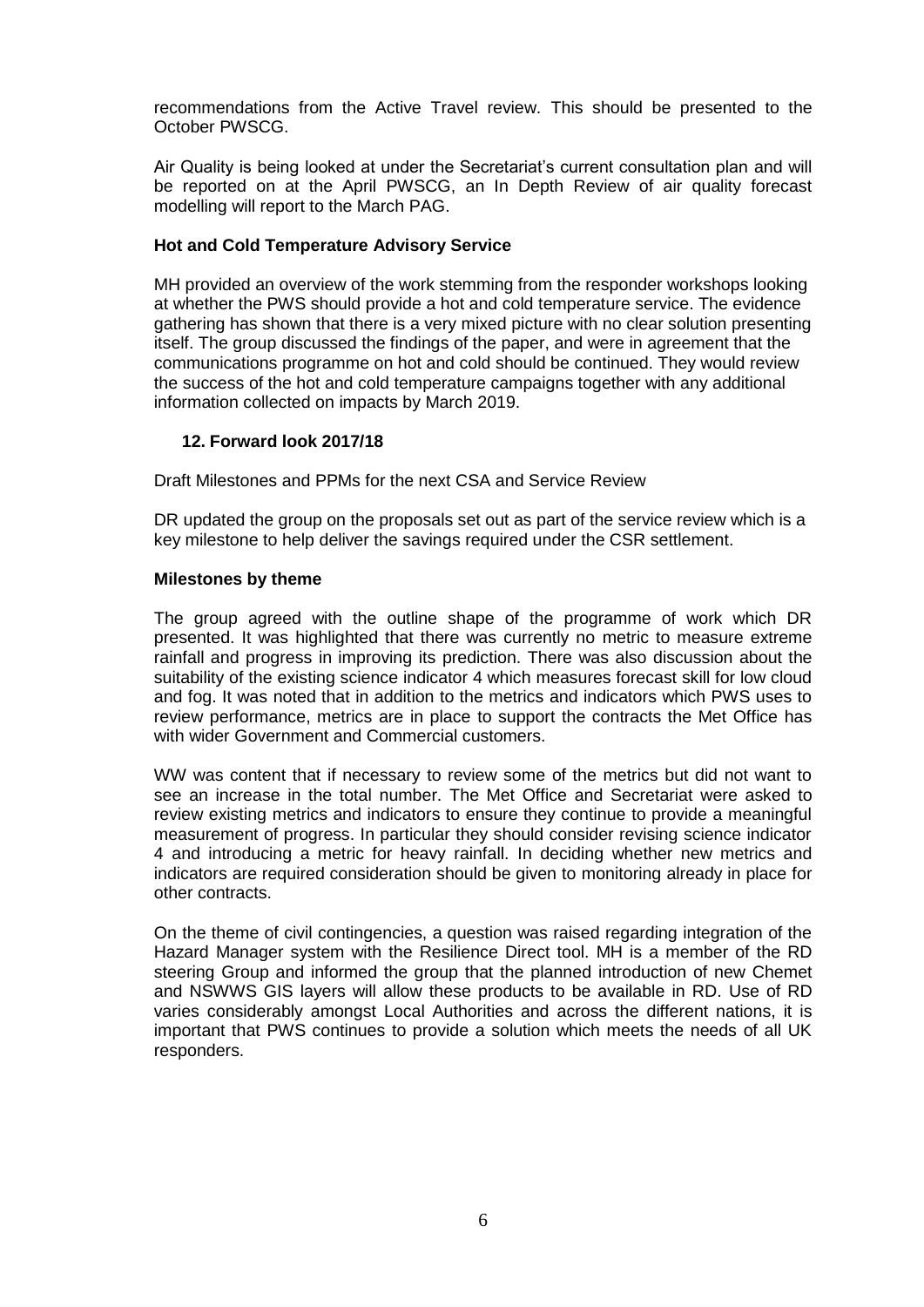#### **National capability - Science**

Over the next year two major model upgrades will be happening. One aims to improve the global resolution and hourly UK data (PS39) and the other will introduce a major physics upgrade and improvements to the ensemble model (PS40)

CW enquired about the level of engagement with stakeholders around these changes to ensure they are ready and able to make use of the improved information at the earliest opportunity e.g. using the UK hourly update. DR stated that it is the specialist users that take the bulk data and the potential impact would be on those taking raw model output. The MO will ensure that adequate communication is made ahead of the changes.

The group were asked to review the proposals for the changes set out in the Service Review paper and provide comments to the Secretariat by the end of February. The service review will be discussed further at the October PWSCG meeting.

#### **13. Met Office Corporate Plan**

The CEO of the Met Office Rob Varley was invited to provide an update on the Met Office's new Corporate Plan. The plan sets out the strategic objectives and reaffirms the key purpose of the organisation. Their role is to support UK Government and to work at the forefront of weather and climate science for protection, prosperity and wellbeing. The purpose is underpinned by 18 key objectives and the group requested to have sight of those to better understand the key priorities of the organisation. RV spoke about the T&E plans which are being developed to allow for the continued delivery of the services and world leading capability. The plan will assist the organisation in delivering the T&E programme but the Met Office will continue to deliver the social and economic benefits that were outlined in the General Review.

A key focus for the T&E programme is on the IT infrastructure that requires a great deal of overhaul and streamlining. IT is being looked at in a strategic way to meet the demands of the digital age and to keep it aligned with policy decisions that may have a bearing on future IT requirements and capability. The first phase of IT projects is underway. There was some discussion in the group and questions posed about the timeline to deliver the T&E programme as it had taken a while to get the programme plan into shape. RV is confident that the Met Office are on track to deliver the savings PWS requires on the necessary timescales as certain elements of the work have been going on alongside the work to define and plan the T&E programme.. RV believed that the changes to user's services would be modest and within the norms of evolutionary changes that occur overtime.

WW noted that the T&E programme and the review of PWS services are closely linked and that decisions to change or remove services as part of the PWS service review will need to take account of the plans T&E is set to deliver.

## **14. Dates for future meetings**

The Secretariat proposed dates for the UK PWSCG meetings for FY 2017/18 and will agree these if the group are content they do not clash with any other major events.

The Devolved Administrations were asked to come back to the Secretariat with proposed dates when they wish to hold their meetings.

The offer for a PWSCG member to host the October meeting was put out to the group following on from previous successful meetings being held at Heathrow and the MCA.